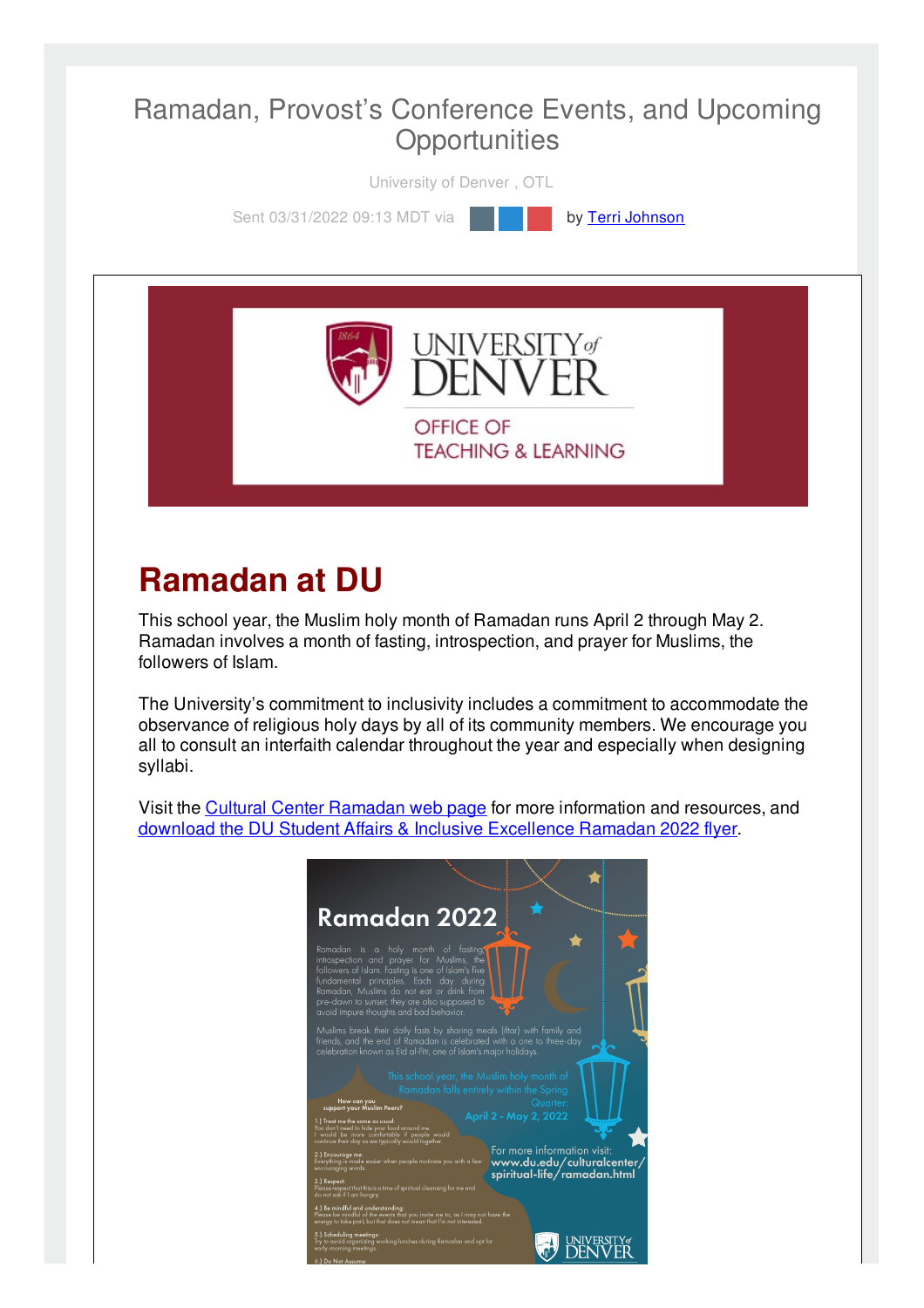## **Advancing Equity in Teaching Excellence**

Join the campus community for the first event in the **Provost's Conference Series**, *Continuing the Conversation & Moving Into Action: Advancing Equity in Faculty Workload and Rewards and Living Into R1 Our Way* this **Friday, April 1 from 11:00 a.m. - 12:00 p.m. in Maglione Hall**. We will be joined by Noah Finkelstein and Sarah Andrews from CU Boulder who will share how expanding the voices and types of evidence considered in understanding and evaluating teaching excellence has implications for equity. This event will also celebrate our inaugural Departmental Action Teams (DATs), who will embark on a 10 month change initiative to examine their current practice and determine ways to ensure three voices (self, peer, and student) are reflected in teaching evaluation for annual and consequential review.

Learn more about **[DATs@DU](https://duvpfa.du.edu/advancing-equity/teaching-excellence/dat-call-for-proposals/)**, our campus-wide Teaching [Excellence](https://duvpfa.du.edu/advancing-equity/teaching-excellence/) initiative, and register for events in the Provost's [Conference](https://duvpfa.du.edu/r1-our-way/provosts-conference-series-2022/) Series.

#### **Congratulate our inaugural DATs!**

University Writing Program, led by Sheila Carter-Tod First Year Language Program, Center for World Languages and Cultures, led by Emily Sposeto

Teaching and Learning Sciences, Morgridge College of Education, led by Norma **Hafenstein** 

#### ePortfolio Platform Vendor Demos Start Tomorrow!

In collaboration with IT, the OTL is excited to announce three finalists for our new ePortfolio Platform. For details on Vendor Demos, visit the DU Portfolio [Decommission](http://portfolio.du.edu/duportfoliodecom) Page[.](http://portfolio.du.edu/duportfoliodecom) Note: you will need to login using your DU credentials to view the Zoom information.

ePortfolios are personal websites that provide students with a space to reflect on their curricular and co-curricular experiences, curate evidence of skills and learning, and display their knowledge through a variety of mediums, including presentations, documents, videos, images, and more. In addition to being a space for students to reflect on their learning, ePortfolios are a rich source of course and programmatic assessment. Within the chosen platform, faculty will have a variety of ways to provide feedback through comments, rubrics, and summative grades that integrate with Canvas.

These demos start on Friday, April 1 and continue next week. We encourage faculty, staff, and students to attend and provide feedback on the finalists.

### 2022 OTL Teaching Celebration: Call for **Nominations**

The OTL is excited to host an in-person Celebration of Teaching in May! Please take a few minutes to complete the Teaching [Accomplishment](https://udenver.qualtrics.com/jfe/form/SV_5vVYJLMBIy9FppI) survey to nominate yourself